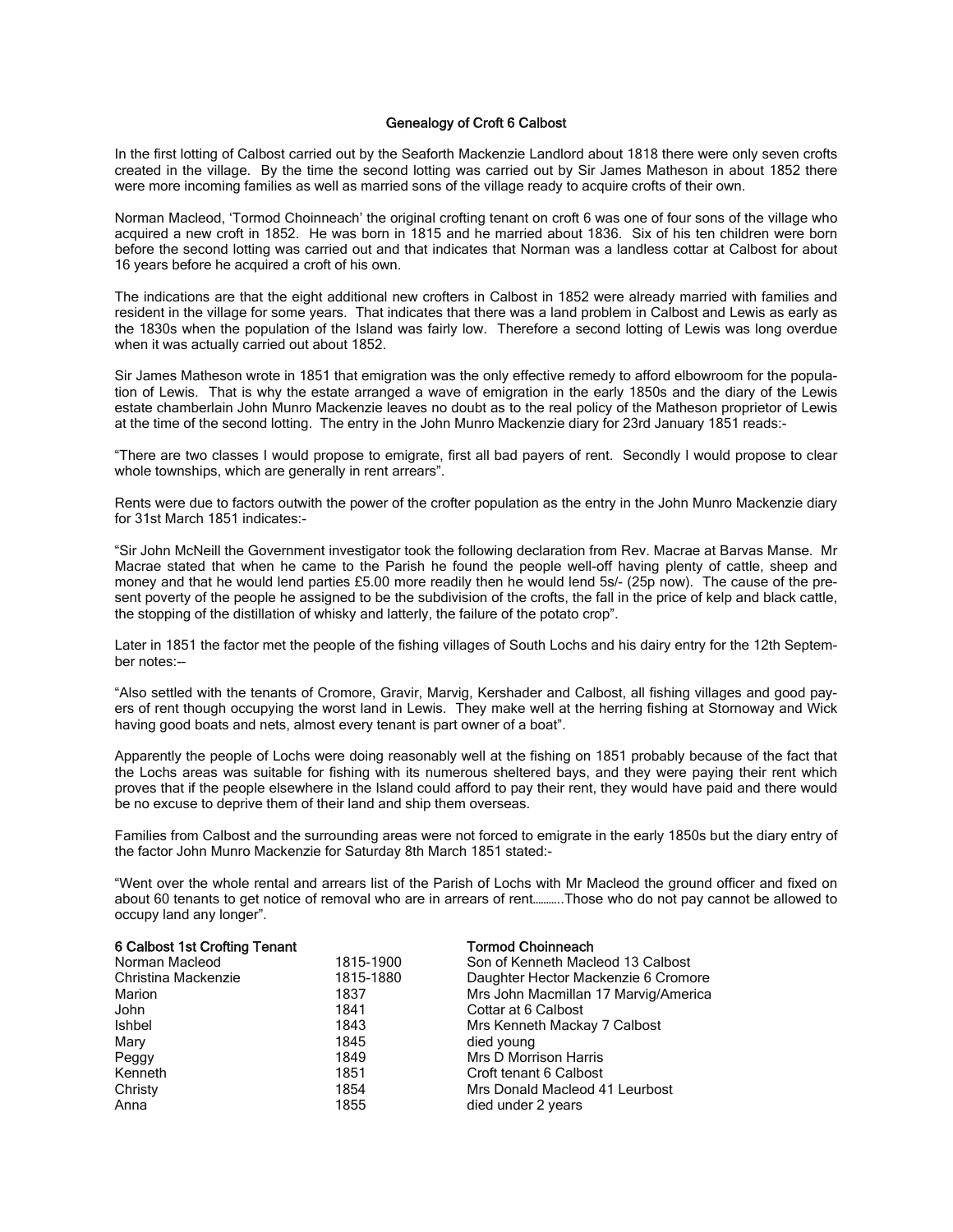| Mary A          | 1858       | Mrs Murdo Macinnes 36 Gravir     |
|-----------------|------------|----------------------------------|
| Hector          | 1862-1886  | Died voung                       |
| Christy 'Ruadh' | 18 ? -1954 | Granddaughter/Spinster at Gravir |

Norman Macleod's kiln was sited beside the main road where there is a sheep dipper now on croft 6. Tormod Choinneach's kiln was one of the three in the village and in due course a tinker was staying in it for a while after it fell into disuse, the tinker was taking full part in the life of the village including fishing, he was also a piper and the young folk used to bring him a piece of black twist tobacco in exchange for a tune on the pipes, he used to say "mar is modh am piece is modh am puirt" "the bigger the piece of tobacco the longer the tune".

| 6 Calbost Crofter |           | <b>Coinneach Thormod</b>                |
|-------------------|-----------|-----------------------------------------|
| Kenneth Macleod   | 1851      | Son of Norman Macleod 6 Calbost         |
| Peggy Macarthur   | 1856      | Daughter John Macarthur 2 Cromore       |
| Christy           | 1883      | Mrs Calum Macinnes 36 Gravir            |
| Mary              | 1885      | Died young                              |
| Hector            | 1887      | Drowned at east coast Fishing           |
| Mary              | 1889-1964 | Mrs D Finlayson, 10 Calbost / Stornoway |
| Johnnie           | 1892-1988 | Baker - Emigrated to U.S.A.             |
| Bella             | 1894      | Married in U.S.A.                       |
| Donald            | 1896      | Minister of religion in Australia       |
| Johanna           | 1900-1915 | Perished in snowstorm aged 15           |
| Kenneth           | 1904      | Tenant at 6 Calbost moved to Steinish   |
| William           |           | Died in infancy                         |
| William John      |           | Died in infancy                         |
| Marion            |           | Died in infancy                         |
| Mary              |           | Died in infancy                         |

Johanna, 1900, the daughter of the above family was tragically lost in a snowstorm. She lost her way coming home from the nearby house of Angus Smith on a Sunday evening. When it was realised that she was missing, the whole village turned out to search with paraffin lanterns but without success. Although she was lame she walked about a mile or more, narrowly missing several houses and she climbed a fairly steep hill. On the following day her body was discovered in the snow on the hill near the boundary of croft 8 and the extension of croft 2 where there is a small natural cairn marking the spot.

Kenneth Macleod's house is still standing. It began as a thatched house and it was renovated several times. The croft and the house went over to new people after the Second World War and the house was modernised in 1992.

| 6 Calbost 'Cottar' |      | 'lain Thormoid'                                          |
|--------------------|------|----------------------------------------------------------|
| John Macleod       | 1841 | Son of Norman Macleod, 6 Calbost                         |
| Mary Macleod       |      | Daughter of Roderick Macleod, 15 Cromore<br>1847         |
| Kate               | 1871 | Mrs Calum Matheson, 13 Gravir / at Glasgow               |
| Alex               | 1872 | Cottar at 6 Calbost moved to 10 Garyvard                 |
| Roderick           | 1874 | <b>Bachelor</b>                                          |
| Hector             | 1876 | Emigrated to U.S.A.                                      |
| Donald             | 1877 | Emigrated to U.S.A.                                      |
| Johnnie            | 1878 | Emigrated to U.S.A., returned, settled at 8 Battery Park |
| 3 Infants          |      | Died                                                     |

Mary, 'Bean an Thormoid' was a sister of 'Bean Ruaraidh Gobha' Smith 5 Calbost.

| 6 Calbost 'Cottar' |      | 'Alex an Thormoid'                   |
|--------------------|------|--------------------------------------|
| Alex Macleod       | 1872 | Son of John Macleod, 6 Calbost       |
| Peggy Morrison     | 1881 | Daughter of Alex Morrison, 9 Calbost |
| Donald             |      | Died young                           |
| Joan               |      | Died young                           |
| Dolina             |      | Spinster                             |
| Annabella          |      | Mrs Montgomery, Fort William         |
| Marybell           |      | Mrs MacNicol, Glasgow                |
| Alexina            |      | Mrs William Smith, Keose Glebe       |
| Peggy              |      | <b>Emigrated to America</b>          |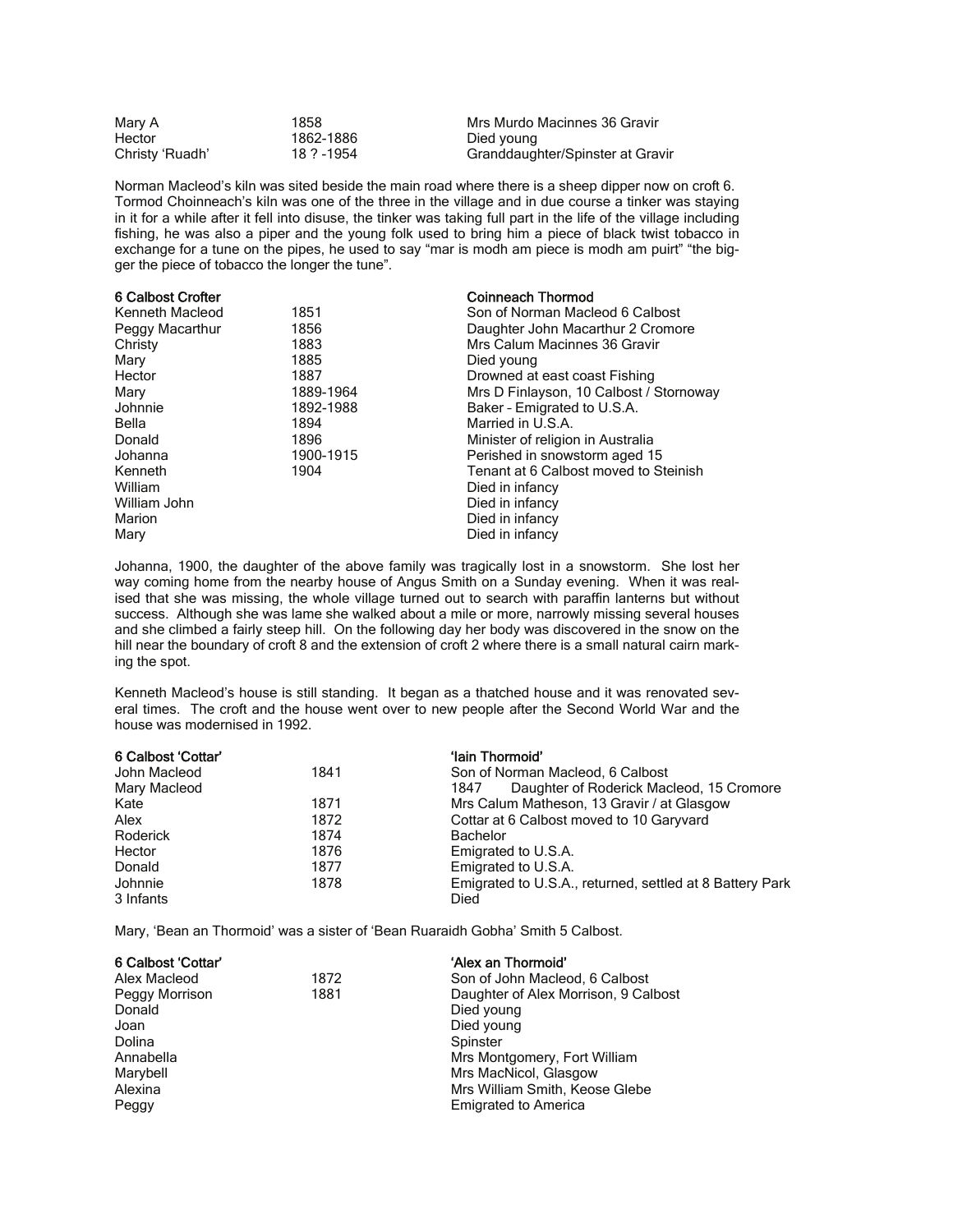| Calum  | Tenant at 10 Garyvard / moved to Stornoway |
|--------|--------------------------------------------|
| Hector | Settled at Kyle of Lochalsh                |
| Joan   | Spinster                                   |
| Donald | Bachelor                                   |

As the family of Alex Macleod 1872 were Cottars without land of their own and one of three families sharing Croft 6 Calbost, they moved to 10 Garyvard in the early 1920s.

| 6 Calbost 'Cottar'  |           | 'Seonnaidh an Thormoid'              |
|---------------------|-----------|--------------------------------------|
| Johnnie Macleod     | 1887-1979 | Son of John Macleod 6 Calbost        |
| Christy Ann Macleod |           | Daughter of John Macmillan 20 Gravir |
| lain                |           | Settled in Glasgow                   |
| Allan               |           | Accidentally killed in Australia     |
| Mary Bell           |           | <b>Emigrated to Australia</b>        |
| John Murdo          |           | Sea Captain, Laxdale Stornoway       |
| Roddy               |           | Chartered Accountant at Stornoway    |
| Kate                |           | Nurse - emigrated to North America   |

Due to the decline in the herring fishing and because the family of Johnnie Macleod (1887) were cottars without land of their own, they took advantage of a scheme of fishermen's houses at Sandwick Park, Stornoway, in 1933. John was then skipper of a large herring fishing motorboat called the 'Honour Bright' and he continued as such along with his Calbost crew for several years after moving to Stornoway.

| 6 Calbost 'Cottar' |      | Domhnull Mòr Dhomhnuill Aonghais   |
|--------------------|------|------------------------------------|
| Donald Finlayson   | 1884 | Son of Donald Finlayson 10 Calbost |
| Mary Macleod       | 1889 | Daughter Kenneth Macleod 6 Calbost |
| No Issue           |      |                                    |

The above family of Donald Finlayson moved to Stornoway about 1930.

| 6 Calbost 'Crofter' |      | <b>Kenny Choinneach Thormoid</b>  |
|---------------------|------|-----------------------------------|
| Kenneth Macleod     | 1904 | Son of Kenneth Macleod 6 Calbost  |
| Anna Smith          | 1907 | Daughter of Angus Smith 5 Calbost |
| Angus               |      |                                   |
| Peggy               |      |                                   |

Croft 6 Steinish, Stornoway was bequeathed to Kenneth Macleod (1904) and the family moved to Steinish in 1944. Croft 6 Calbost was then sold to Alec Murdo Maclennan, 18 Marvig, who was living in Glasgow but before he took up residence in Calbost he died suddenly and the croft was eventually sold to Donald Macleod, 20 Marvig, who was born at 8 Calbost, as follows:

| 6 Calbost                |      | 'Domhnuill Yoe'                            |
|--------------------------|------|--------------------------------------------|
| Donald Macleod           | 1903 | Son of Angus Macleod 8 Calbost / 20 Marvig |
| Betty Finlayson 1st wife |      | Daughter of John Finlayson 8 Marvig        |
| John                     |      | <b>Emigrated to Australia</b>              |
| Donald Angus             |      | <b>Emigrated to Australia</b>              |
| Katie Bell               |      | Unmarried                                  |
| lain (grandson)          |      | Settled at Skigersta, Ness                 |
| Mary Smith 2nd wife      |      | Daughter of Finlay Smith, 15 Cromore       |
| No Issue                 |      |                                            |

Donald Macleod's (1903) father resided on croft 8 Calbost but both father and mother died when Donald was still very young and his aunt brought him up at 20 Marvig where he built a house and resided there as a landless cottar until the 1960s when he acquired croft 6 Calbost.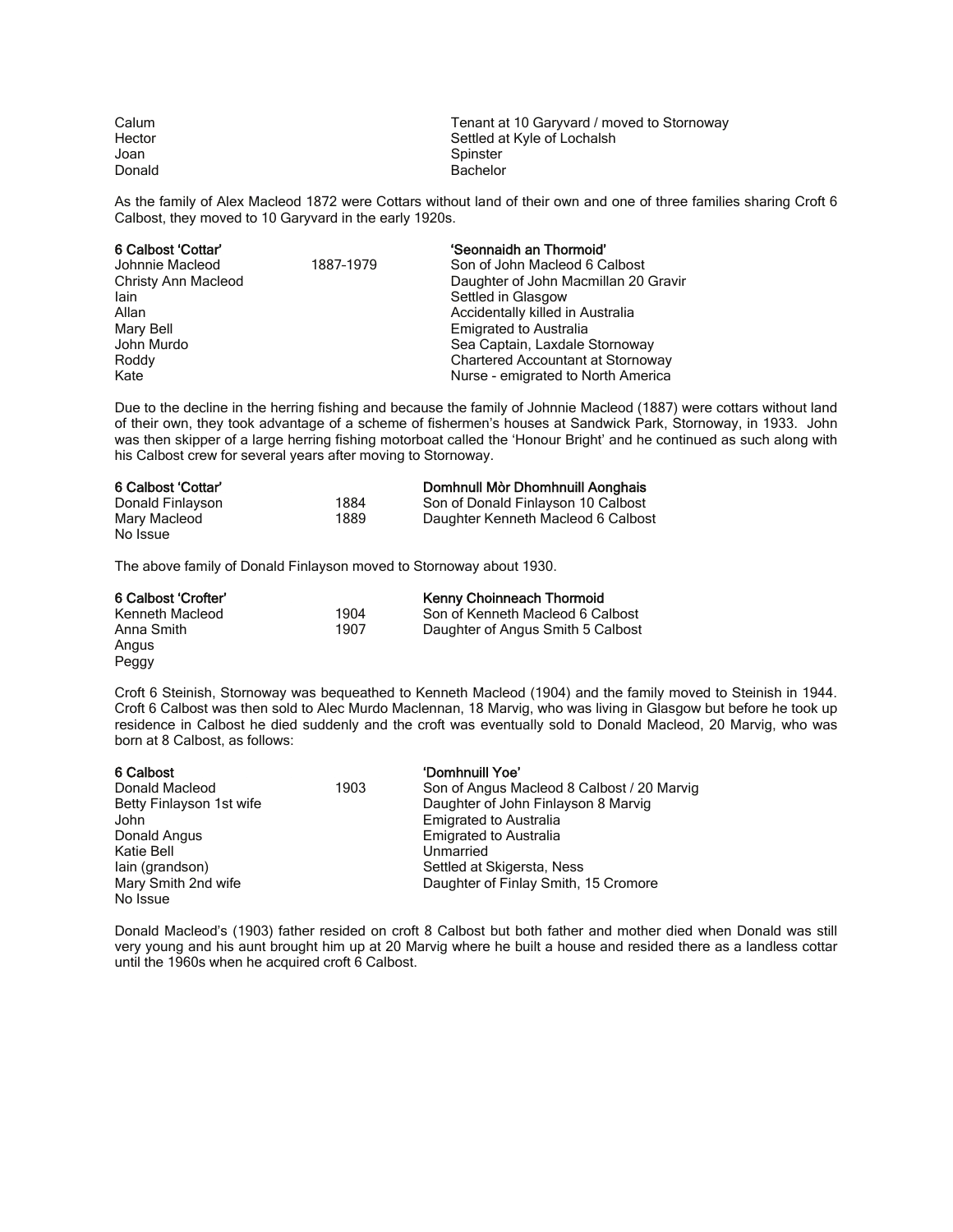Donald Macleod - The last person in Calbost - was born there in 1902 when the population of the village was at its peak of 200 people. By the 1980s he was the only person left in the village. He led an active life, typical of many crofters. In his youth he served at his trade of carpentry in Glasgow and then he emigrated to New Zealand. He



returned to Lewis and worked as a self-employed builder in Lochs. Now a sprightly 93 year old, he still attends to his croft work and has only given up his scooter a couple of years ago.

Calbost, with its population decline from 200 to one person during the  $20<sup>th</sup>$  century, indicates the trend in the rural areas of Lewis due to the lack of work. There has been a gradual change in the pattern of work in Lewis in the 20<sup>th</sup> century and that change has been accelerated by the two world wars. There has also been a serious decline in the fishing, which was always the mainstay of crofting. It was the Merchant Navy and the weaving industry that kept Lewis going during the  $20<sup>th</sup>$ century and there is also a serious decline in both of these.

Now the social policies and practices of centralisation and rationalisation resulting in the closing down of many subPost Offices, schools etc, has aggravated the drift of the people from the countryside to the urban centres where they hope to find work. Our young people grow up in towns and cities with quite different values and our crofting way-of-life, our language and our culture suffer.

Paradoxically, our rural villages are being repopulated by families from the industrial areas with a different culture and language and that also brings about a gradual change in the social fabric of the local crofting society, which is already in the minority in some places throughout the Highlands. Where is all this leading to as we enter upon the 21<sup>st</sup> century and can anything be done to arrest this serious social and economic decline and preserve our valuable heritage?



A view of Calbost from Croft 14 as the road goes out towards Gravir.

In the forefront may be seen the village prayer house as it was refurbished about 1972. On the right is 'Tigh Choinnich Thormoid', Kenneth Macleod croft 6, probably the second oldest white house built in Calbost, now owned by Donald Macleod who came from 20 Marvig and refurbished it.

To the left of that is the new house of 'Aonghais Ruaraidh' Angus Smith croft 5 and to the left of that is the de-roofed house of 'Calum Ruadh Thormoid Og' Calum Mackenzie croft 4 and part of 'Leas Mor' Rob Weir the tacksman.

On the hill opposite may be seen the road going towards Crofts 8 & 9.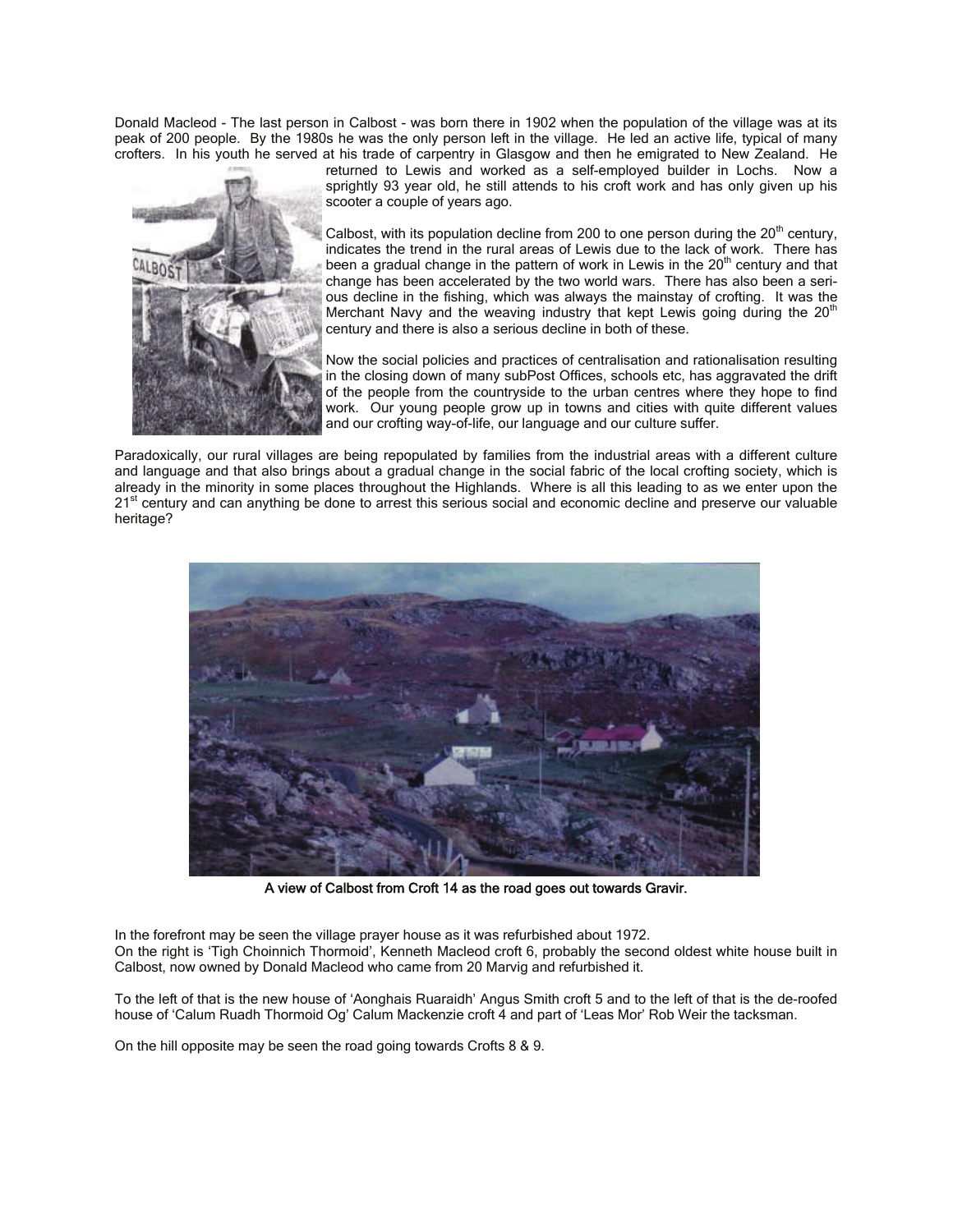Kenneth Macleod 'Coinneach Thormoid', 1851, and his wife Peggy had thirteen children. Five of them died in infancy or at a young age.



Hector, 1887 (on the left in the photo) was drowned in the steam drifter 'Trident' at Lerwick when he was swept overboard by the sail in 1909 at the age of 22 years.

Mary, 1889-1964 (on the right) married Donald Finlayson, 10 Calbost, and settled in Stornoway.

Right: Johnnie, 1892-1988 emigrated to Boston U.S.A. and set up in Business on his own account. He married Janet Macaulay from Uig, Lewis and they had a family of two girls and a boy.







Above centre: Kenny, 1904, became tenant of the family croft after his father died. He married Annie Smith, 5 Calbost, and they had a family of one boy, Angus and one girl, Peggy. The family moved to 6 Steinish, Stornoway in the 1940s.

Christy, 1883, the oldest of the family, married Calum Macinnes, 36 Gravir, and they had a family of one girl and five boys.

Donald, 1896, already referred to as a Minister of Religion in Australia.

Johanna, 1900-1915, perished tragically in a snowstorm at the age of 15 years. She was making her way home from neighbour's house in the evening and she lost her way in the storm. The whole village turned out to search for her with paraffin lanterns but without success. Her body was discovered in the morning.